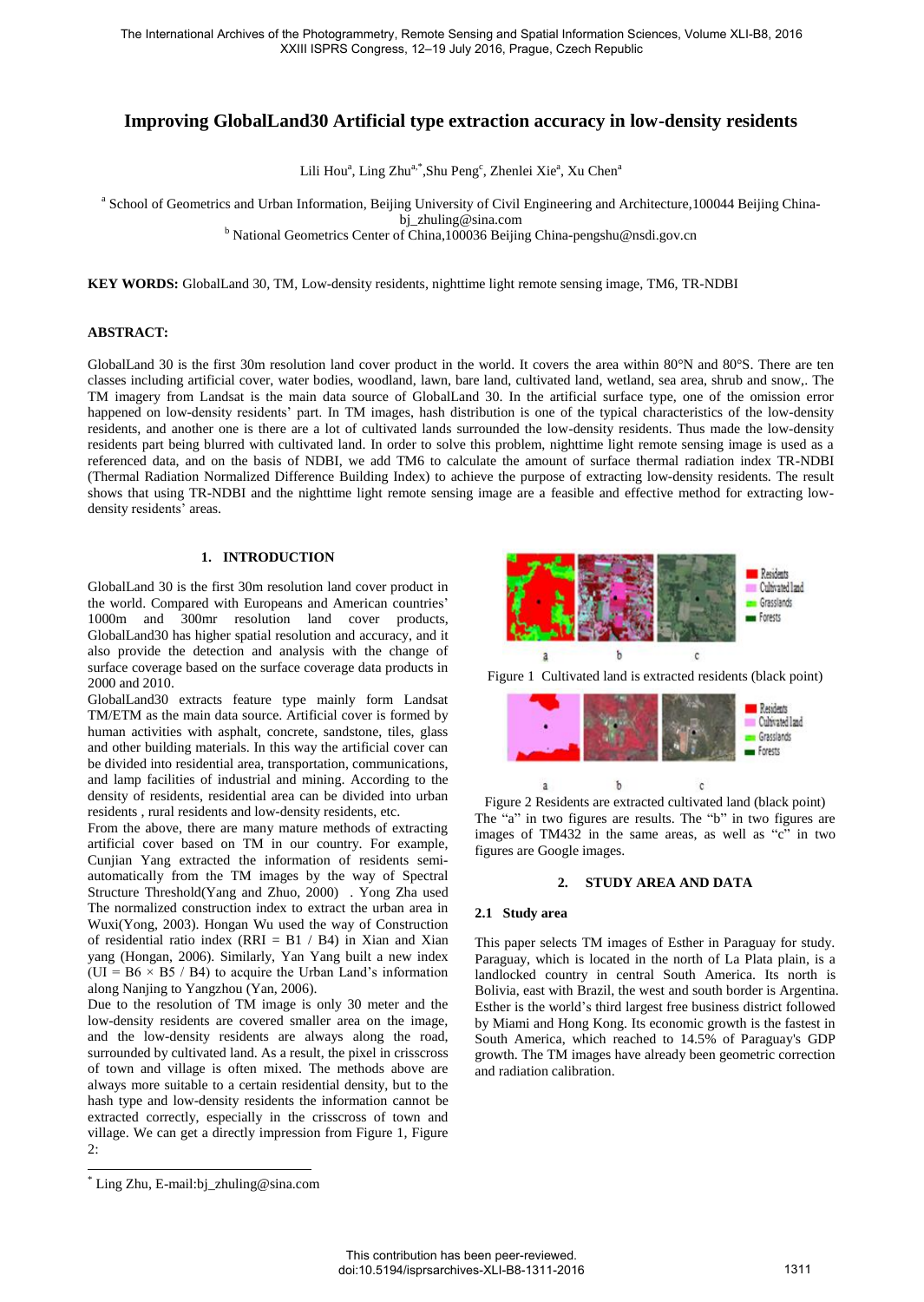

Figure 3 Esther TM image (TM432)

DMSP (the Defense Meteorological Satellite Program) is a military weather satellite launched in 1976 by the United States. OLS, the sensor of DMSP, can detect the city lights at night including the low intensity light from the small-scale residents or the traffic stream. OLS consists of two channels: one is visible light  $(0.4 \sim 1.1 \,\text{\mu m})$ , another one is thermal infrared  $(10.0 -$ 13.4μm), whose total width of the image is 3000km (Herao, 2012). In 1992, the department of defense (DOD) and the national oceanic and atmospheric administration (NOAA) started to use the digital documents. Since then, there were an increasing number of scholars begun to study nighttime light remote sensing data for urban studies, research areas include the urban population(Sutton, 1997) ,economy(Elvidge et al, 1997) ,energy(Amaral et al, 2005) and environment(Gallo et al, 1995) . The nighttime light remote sensing study in ours contrary is later than the United States and Europe countries, Jin Chen and other researchers used the nighttime light remote sensing data to analysis the change characteristics of China's urbanization (Jin, 2003); With the use of the nighttime light remote sensing data, Mengjie Xu and others studied on the Yangtze river delta urbanization process (Mengjie, 2011). Research shows that urban spatial information can basically reflect the actual situation of the development of urbanization in out country based on the nighttime light remote sensing data (Li, 2003).

The nighttime light remote sensing data we used in this paper is downloaded from the United States national geophysical data center web site

[\(http://ngdc.noaa.gov/eog/dmsp/downloadV4composites.html\)](http://ngdc.noaa.gov/eog/dmsp/downloadV4composites.html). Since the coordinate system of original data is geographic coordinates, coordinate transformation is necessary to match it with the Landsat TM images. After that, we cut out the nighttime light remote sensing data and Landset-5 image to get the study area.



Figure 4 The nighttime image of Esther (left) and comparison chart of the nighttime image and TM image

## **3. EXTRACTION OF RESIDENTS**

The flowchart of this paper:



Figure 5 Flowchart of this paper

## **3.1 Research methods**

**3.1.1 Analysis of Esther residents and background feature characteristics:** The nighttime light remote sensing data reflects the level of intensity of human activity, the higher value of the night lights is, the greater intensity of human activity is, and the area is more likely to be a developed city. In contrast, the region is more likely to be a village. According to this characteristic of nighttime light remote sensing data, this paper use the SVM to extract the contour of the study area. And then mask TM image to obtain the study area. Since the resolution of the nighttime light remote sensing data is very coarse and also exists the phenomenon of lighting overflow, the clipping area includes not only residents, but also water bodies, cultivated land, forest and other land types.



Figure 6 Cropping image (TM432)

In order to analyse the differences of characteristics of residents, water bodies, forest , cultivated land in Esther, we do statistical analysis separately to 7 TM bands by divided the TM images into four kinds of residents ,water bodies ,woodland and cultivated land, as shown in Table 7:

|                | water | forest | cultivated | residents |
|----------------|-------|--------|------------|-----------|
|                |       |        | land       |           |
| B1             | 185   | 63     | 142        | 173       |
| B <sub>2</sub> | 196   | 47     | 195        | 183       |
| B <sub>3</sub> | 114   | 29     | 135        | 195       |
| <b>B4</b>      | 9     | 169    | 206        | 128       |
| B <sub>5</sub> | 10    | 113    | 195        | 180       |
| B <sub>6</sub> | 110   | 99     | 191        | 217       |
| B7             | 98    | 101    | 87         | 119       |

Table 7 Residents and other land type mean of different bands